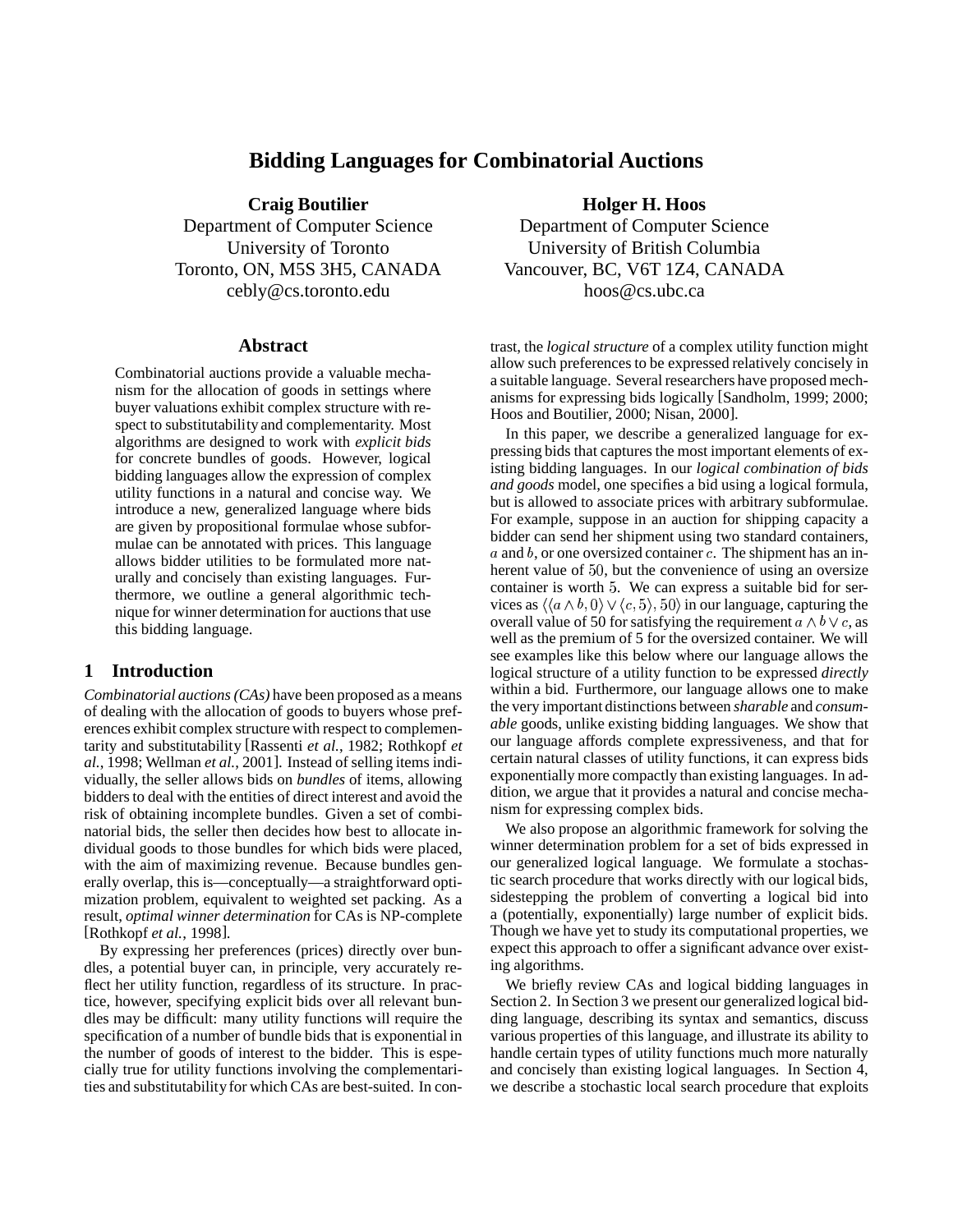the structure of our logical bids to search through the space of bid allocations to solve the winner determination problem. We conclude in Section 5 with a discussion of future work.

## **2 Logical Languages for Schematic Bids**

In this section, we briefly review CAs and prior proposals for logical bidding languages.

## **2.1 Combinatorial Auctions**

We suppose a seller has a set of goods  $G = \{g_1, \ldots, g_n\}$  to be auctioned. Potential buyers value different subsets or *bundles* of goods,  $b \subseteq G$ , and offer bids of the form  $\langle b, p \rangle$  where p is  $logit$ the amount the buyer is willing to pay for bundle  $b$ . Given a collection of bids  $B = \{ \langle b_i, p_i \rangle \}$ , the seller must find an allocation of goods to bids that maximizes revenue. We define an *allocation* to be any  $L = \{ \langle b_i, p_i \rangle \} \subseteq B$  such that the bundles  $b_i$  making up L are disjoint. The *value* of an allocation  $v(L)$  is given by  $\sum \{p_i : \langle b_i, p_i \rangle \in L\}$ . An *optimal allocation* is any allocation  $L$  with maximal value (taken over the space of allocations). The *winner determination* problem is that of finding an optimal allocation given a bid set  $B$ . We sometimes consider *assignments*  $A : G \rightarrow B$  of goods to bids. Assignment A induces allocation  $L_A$  whose bids are those that have been assigned all goods (i.e.,  $b_i \subseteq A^{-1}(\langle b_i, p_i \rangle)$ ).

The winner determination problem is equivalent to the weighted set packing problem [Rothkopf *et al.*, 1998] and as such is NP-complete. Algorithms for weighted set packing and related combinatorial problems can be used for winner determination. Search algorithms—both complete methods [Fujisima *et al.*, 1999; Sandholm, 1999] as well as stochastic techniques [Hoos and Boutilier, 2000]—have been proposed in the AI literature and have proven quite successful at solving medium-sized problems. Though the problem is known not to be approximable in polynomial time, the afore-mentioned stochastic approximation technique tends to find optimal solutions very quickly for problems that can be handled by the complete methods.

#### **2.2 Logical Languages**

Most work on combinatorial auctions assumes that a bid is expressed using a simple bundle of goods associated with a price for that bundle. Such a bundle naturally captures the complementarities among the goods within that bundle. However, a buyer with a complex utility function will often need to express multiple bundle bids in order to accurately reflect her utility function.

Logical bidding languages can overcome this by allowing a bidder to express complex bids in which the logical structure of the utility function is captured. There are two distinct classes of logical bidding languages in the literature: languages that allow *logical combinations of goods* as formulae, and associate a price with each such formula (we call this the  $\mathcal{L}_G$  family of languages); and languages that allow *logical combinations of bundle bids* as formulae, where the subformulae (or atomic bids) themselves have prices associated with them (we call this the  $\mathcal{L}_B$  family of languages). We discuss these briefly in turn in this section, but refer to the cited papers for further details. In what follows we assume a set of goods  $G$  over which bids are expressed.

An  $\mathcal{L}_G$  language is one in which logical formulae are constructed from goods; that is, goods are taken as atomic propositions and are combined using logical connectives to express a bid. A price is attached to this formula expressing the amount the bidder is prepared to offer for the *satisfaction* of that formula. Such languages can be used to capture some of the logical structure of a utility function. The language  $\mathcal{L}_G^{pos}$ proposed by Hoos and Boutilier [2000] is of this type, with the restriction that only positive formulae (i.e., without negation) are considered. Formally, if  $g \in G$  then  $g \in \mathcal{L}_G^{pos}$ ; and if  $\alpha_1, \alpha_2 \in \mathcal{L}_G^{pos}$ , then  $\alpha_1 \vee \alpha_2 \in \mathcal{L}_G^{pos}$  and  $\alpha_1 \wedge \alpha_2 \in \mathcal{L}_G^{pos}$ . A *logical bid*  $\langle \alpha, p \rangle$  is simply a formula  $\alpha \in \mathcal{L}_G^{pos}$  and an associated price  $p$ . Semantically, an assignment of goods to this bid *satisfies* the bid if the corresponding logical formula is satisfied viewing the assignment as a truth assignment (i.e., those goods assigned to the bid are "true" and those not are "false"). As an example, should a bidder desire (for price  $p$ ) either  $g_1$ or  $h_1$ , *and*  $g_2$  or  $h_2$ , *and*  $g_3$  or  $h_3$ , *and*  $g_4$  or  $h_4$ , she must formulate sixteen explicit bids of the form  ${g_1, g_2, g_3, g_4}$ ,  $\{g_1, g_2, g_3, h_4\}$ , etc. In contrast,  $\mathcal{L}_G^{pos}$  allows such preferences to be expressed relatively concisely using a logical bid of the form:

$$
\langle (g_1 \vee h_1) \wedge (g_2 \vee h_2) \wedge (g_3 \vee h_3) \wedge (g_4 \vee h_4), p \rangle
$$

Variants of this language have been proposed by Hoos and Boutilier [2000], including the use of *k-of* clauses, expressing a desire to have any  $k$  goods from a given set, and focusing on special forms such as CNF. It is important to note that a bidder generally must express a number of logical bids in  $\mathcal{L}_G^{pos}$  to capture her utility function: the fact that only one price can be attached to a formula means that independent preferences are captured by independent bids (e.g., the same bidder might bid both  $\langle a, 1 \rangle$  and  $\langle b, 2 \rangle$ ). While perfect substitution is captured by disjunction in  $\mathcal{L}_G^{pos}$ , imperfect substitutes must be dealt with using multiple bids and *dummy goods* [Fujisima *et al.*, 1999]. For example, if an agent wants only one of  $a \wedge b$  or  $c \wedge d$ , and slightly prefers  $a \wedge b$ , she could specify two bids,

$$
\langle a \wedge b \wedge g, p \rangle \quad \text{and} \quad \langle c \wedge d \wedge g, p' \rangle
$$

with  $p > p'$ . The insertion of dummy good g prevents both bids from being satisfied. There is an implicit assumption of free disposal in the semantics of  $\mathcal{L}_G^{pos}$ . If a bid  $\langle a \vee b, p \rangle$  is offered, the same price is paid if the bid is assigned  $a$  alone,  $b$ alone, or both  $a$  and  $b$ . If this assumption is violated, this bid must be broken into multiple (exclusive) bids.

A different approach is taken by Sandholm [1999; 2000] and Nisan [2000], who use  $\mathcal{L}_B$  languages. Intuitively, these languages take bundle bids as their atomic elements and combine these using various logical connectives. For instance, Sandholm proposed the use of  $\mathcal{L}_{B}^{or}$ , combining atomic bids using disjunction, as in  $\langle \{a, b\}, 1 \rangle \vee \langle \{a, c\}, 2 \rangle$ . Semantically,  $\mathcal{L}_B$  languages are interpreted by assigning goods to the *component atomic bids* (e.g., to  $\{a, b\}$  and  $\{a, c\}$  in the example above), rather than to the formula as a whole (in contrast with the  $\mathcal{L}_G$  model). The price paid is determined by the logical relationship of the component bids. In  $\mathcal{L}_{B}^{or}$ , for instance, the sum of the prices of satisfied atomic bids is paid.

Several interesting varieties of  $\mathcal{L}_B$  languages are studied by both Sandholm and Nisan, who consider languages using OR,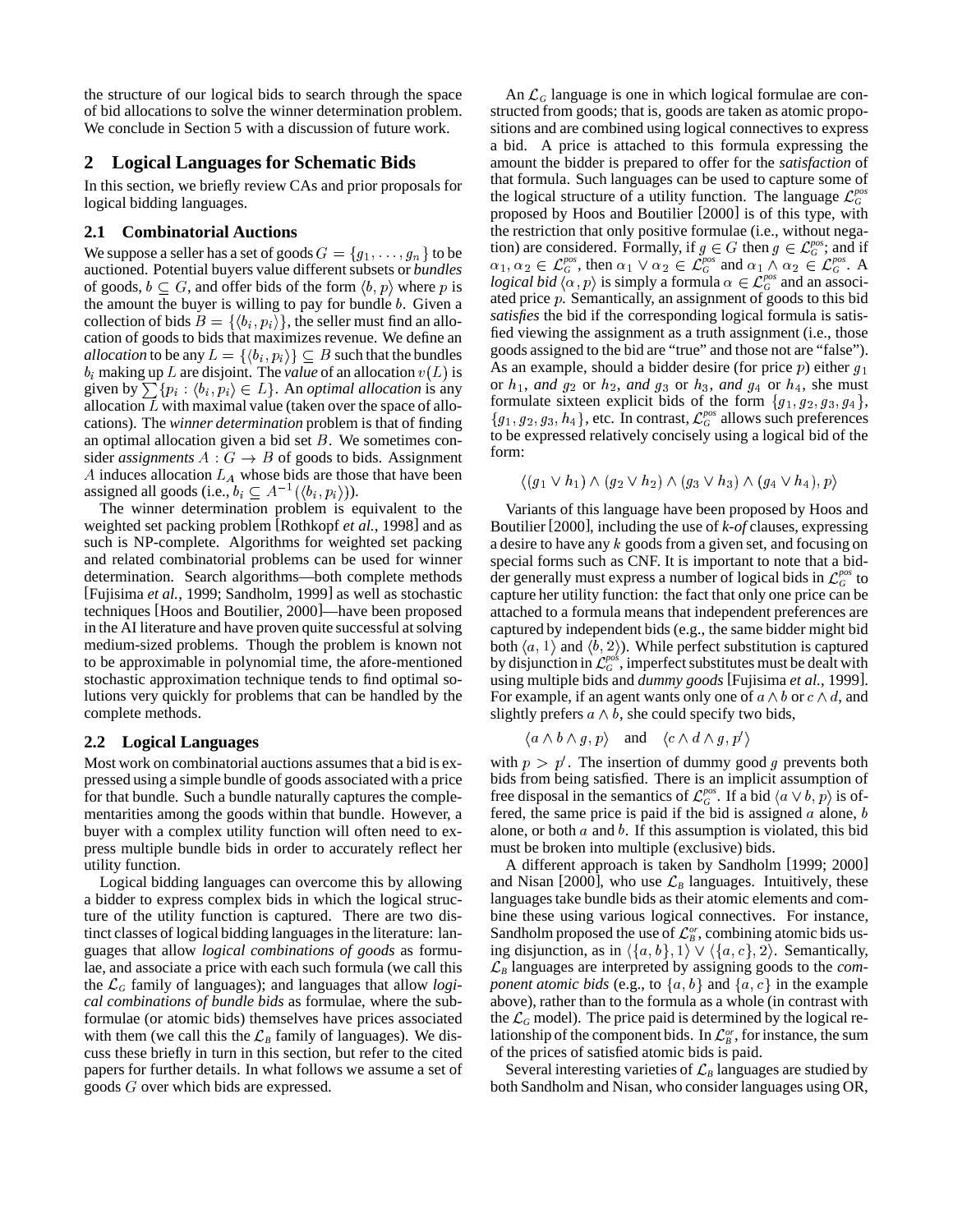$XOR$  ( $\mathcal{L}_{B}^{xor}$ ), and two-level nesting of such connectives (ORof-XOR and XOR-of-OR). The use of bundle bids as atomic elements allows one to express complementarities; OR (as in  $\mathcal{L}_{B}^{or}$ ) allows one to capture independent preferences; and XOR allows the expression of substitutability. Nisan also proposes (and favors) the language  $\mathcal{L}_{B}^{or*}$ , essentially  $\mathcal{L}_{B}^{or}$  with dummy goods allowed within atomic bids.  $\mathcal{L}_B^{\sigma^*}$  is fully expressive and is generally more compact than the other  $\mathcal{L}_B$  languages for many types of utility functions. We refer to Nisan [2000] for a discussion of the relative merits of these languages. Because multiple prices occur within a single formula, a bidder can express her preferences completely using a single bid (in contrast with the  $\mathcal{L}_G$  model). However, preferences involving disjunction are often expressible muchmore compactlywithin  $\mathcal{L}_G$  than  $\mathcal{L}_B$ . For instance, the preference function above involving multiple clauses of the form  $g_i \vee h_i$  requires a bid of exponential size in any  $\mathcal{L}_B$  language.

#### **3 A Generalized Language for Logical Bids**

Both language families  $\mathcal{L}_G$  and  $\mathcal{L}_B$  have certain drawbacks. In  $\mathcal{L}_G$  languages a bidder who wants to offer different prices for related logical combinations of goods is forced to specify distinct bids for those combinations. This prevents the bids from exploiting any logically common substructure.  $\mathcal{L}_B$  languages are unable to exploit the logical structure of disjunctive combinations of goods that exhibit perfect substitutability. Furthermore,  $\mathcal{L}_B$  languages are unable to exploit the fact that a good may be "sharable," that is, it may contribute to the satisfaction of *multiple* atomic bids within a single bidder's logical bid. This is due to the fact that each good is assigned to an atomic bid within the  $\mathcal{L}_B$  semantics and cannot be shared. This can be a severe drawback. Consider an example in which a bidder desires a single reusable resource, say a machine  $m$ , and some number of consumable resources, say raw materials  $r_1$ ,  $r_2$ , etc. to be processed on m. The bidder may value each of the  $r_i$  independently, but only if the machine is available on which to process these materials. In such a case, it is most natural to express preferences for the  $\langle m, r_i \rangle$  pairs, allowing m to contribute to the satisfaction of *each* such bid or subformula.

In this section, we introduce the language  $\mathcal{L}_{GB}$  of *generalized logical bids* that allows for the logical combination of both goods and bids within a single formula. Specifically, a positive propositional formula over goods may have prices associated with arbitrary subformulae. As such, both goods and bids can be combined in arbitrary ways. We will see that the expressive power afforded by this approach offers a number of advantages, both in terms of the naturalness and conciseness of the representation of certain classes of utility functions. It inherits the fundamental advantages of both  $\mathcal{L}_G$  and  $\mathcal{L}_B$  languages.

Our new language will allow us to formulate logical bids that reflect such structured utility functions directly and concisely. We first describe the syntax and semantics of our language in fairly abstract terms. We then discuss various formal and informal properties of our language, comparing it to the languages mentioned above in terms of expressiveness, naturalness, and conciseness.

## **3.1 Syntax**

Let  $G$  denote the set of goods, forming the atomic elements of our language. The language of  $\mathcal{L}_{GB}$  is defined as follows:

- $\bullet \ \langle g, p \rangle \in \mathcal{L}_{GB}$ , for any good  $g \in G$  and any non-negative price  $p \in \mathbf{R}_0^+$ .
- If  $b_1, b_2 \in \mathcal{L}_{GB}$ , then  $\langle b_1 \wedge b_2, p \rangle$ ,  $\langle b_1 \vee b_2, p \rangle$ , and  $\langle b_1 \oplus b_2, p \rangle$  are all in  $\mathcal{L}_{GB}$  for any non-negative price p.

Bids so-defined correspond to arbitrary propositional formulae over the goods, using connectives  $\wedge$  (conjunction),  $\vee$  (disjunction) and  $\oplus$  (*valuative XOR*, the naming of which will become clear below), where each subformula is annotated with a price. We often don't mention the price for a subformula if  $p = 0$ , and call such a subformula *priceless*. A sentence  $b \in \mathcal{L}_{GB}$  is called a *generalized logical bid (GLB)*. Examples of GLBs include

$$
\langle \langle a, 1 \rangle \wedge \langle b, 2 \rangle, 5 \rangle
$$
 and  $\langle a \vee b, 2 \rangle \oplus \langle c, 3 \rangle$ .

The *formula associated with*  $b$ , denoted  $\Phi(b)$ , is the logical formula obtained by removing all prices from subformulae.

#### **3.2 Semantics**

The semantics of GLBs defines the price to be paid by a bidder given a particular assignment of goods to her GLB. Roughly, the underlying idea is that the *value* of a GLB *b* is given by summing the prices associated with all satisfied subformulae (with one exception). We first define what it means for an assignment to satisfy a (priceless) formula.

Let A be an assignment  $A : G \rightarrow B$  of goods to GLBs. Let  $\Phi(b)$  be the formula associated with b. We write  $\sigma(\Phi(b), A) = 1$  to denote that A *satisfies* b, and  $\sigma(b, A) = 0$ to denote that A does not satisfy b. The satisfaction relation  $\sigma$ is defined as follows:

- If  $\Phi(b) = g$  for some  $g \in G$  then  $\sigma(\Phi(b), A) = 1$  iff  $A(g) = b$ .
- If  $\Phi(b) = \Phi_1 \vee \Phi_2$  then  $\sigma(\Phi(b), A) = \max(\sigma(\Phi_1, A), \sigma(\Phi_2, A))$
- If  $\Phi(b) = \Phi_1 \oplus \Phi_2$  then  $\sigma(\Phi(b), A) = \max(\sigma(\Phi_1, A), \sigma(\Phi_2, A))$
- If  $\Phi(b) = \Phi_1 \wedge \Phi_2$  then<br>  $\sigma(\Phi(b), A) = \min(\sigma(\Phi_1, A), \sigma(\Phi_2, A))$

Notice that the satisfaction relation is identical for the connectives  $\vee$  and  $\oplus$ . The difference between the connectives will become evident when we define the value of a bid.

Given a bid  $b$  and assignment  $A$  of goods to bids, we define the *value* of *b* under A, denoted  $\Psi(b, A)$ , recursively. If g is a good,  $b_1$ ,  $b_2$  are bids, and p is a price:

$$
\Psi(\langle g, p \rangle, A) = p \cdot \sigma(g, A)
$$
  
\n
$$
\Psi(\langle b_1 \land b_2, p \rangle, A) =
$$
  
\n
$$
\Psi(b_1, A) + \Psi(b_2, A) + p \cdot \sigma(\Phi(b_1) \land \Phi(b_2), A)
$$
  
\n
$$
\Psi(\langle b_1 \lor b_2, p \rangle, A) =
$$
  
\n
$$
\Psi(b_1, A) + \Psi(b_2, A) + p \cdot \sigma(\Phi(b_1) \lor \Phi(b_2), A)
$$
  
\n
$$
\Psi(\langle b_1 \oplus b_2, p \rangle, A) =
$$
  
\n
$$
\max{\Psi(b_1, A), \Psi(b_2, A)} + p \cdot \sigma(\Phi(b_1) \lor \Phi(b_2), A)
$$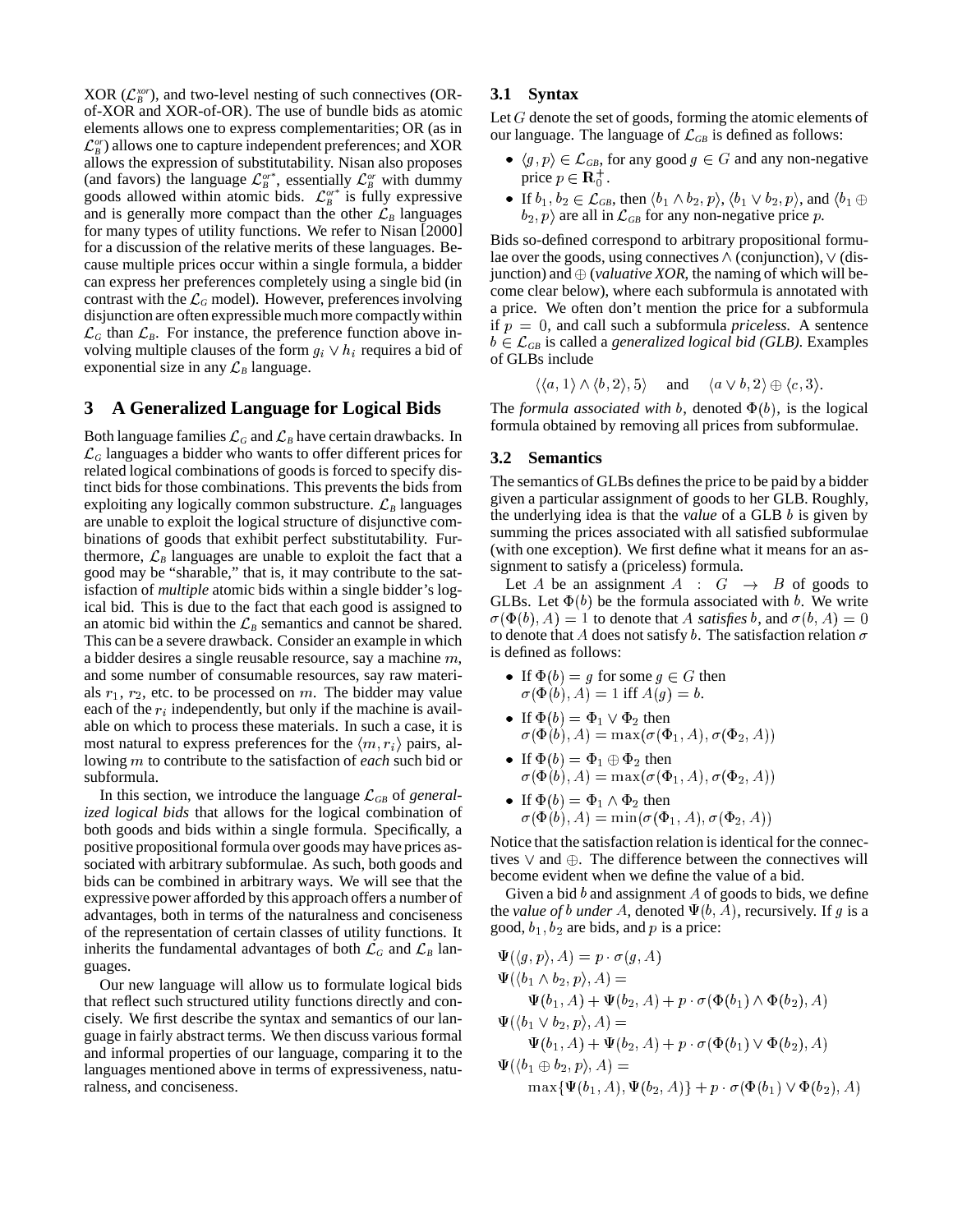Intuitively, the value of a bid is the value of its components, together with the additional price  $p$  if certain logical conditions are met.  $\langle b_1 \wedge b_2, p \rangle$  pays price p if the formulae associated with both  $b_1$  and  $b_2$  are both satisfied;  $\langle b_1 \vee b_2, p \rangle$ and  $\langle b_1 \oplus b_2, p \rangle$  both pay price p if either (or both) of  $b_1$  or  $b_2$  are satisfied. The semantics of  $\vee$  and  $\oplus$  differ in how subformula value is used. Specifically, the value of a disjunctive bid given an assignment is the sum of the values of the subformulae: in this sense, both subformulae are of value to the bidder. In contrast, a *valuative XOR* bid, or VXOR bid, allows only the maximum value of its subformulae to be paid: thus the subformulae are viewed as substitutes (see below).

Note how, under this definition, zero prices can be used to represent subformulae to which no price is attached (such as for the conjunctive bids defined in the previous section). Let  $\equiv$ ' denote semantic equivalence (i.e., two GLBs have exactly the same value under any assignment of goods). We summarize the intuitive semantics of  $\mathcal{L}_{GB}$  (examples are provided in the next section):

- Bids  $b_1 \wedge b_2$  and  $b_1 \vee b_2$  are both valued as the sum of component values for  $b_1$  and  $b_2$  (i.e., their utilities are independent). Without prices, conjunction and disjunction, when they appear at the top-level of a GLB, are semantically equivalent. When such formulae are priced (e.g.,  $\langle b_1 \wedge b_2, p \rangle$ , or when they appear as subformulae in a more complex GLB, however, the meaning is quite different.
- Bid  $\langle b_1 \wedge b_2, p \rangle$  expresses the complementarity of  $b_1$  and  $b_2$  (with value p). However, it allows intrinsic value to be expressed within the subbids (see below).
- Bid  $\langle b_1 \vee b_2, p \rangle$  expresses the *partial* substitutability of  $b_1, b_2$  (with value p). However, it allows intrinsic value to be expressed within the subbids, so satisfying both may have greater value than satisfying either one alone. If  $b_1$ ,  $b_2$  are completely priceless, then disjunction represents full and perfect substitutability.
- Bid  $(b_1 \oplus b_2)$  expresses the *complete* substitutability of  $b_1, b_2$ . Only one of the values of  $b_1$  or  $b_2$  can be paid. If the values are distinct then they are imperfect substitutes. Perfect substitutes can be captured using  $\oplus$  or  $\vee$ (see above).
- Bid  $\langle b_1 \oplus b_2, p \rangle$  is much like  $(b_1 \oplus b_2)$ , but with price p whose paid if either *or both*  $b_1$ ,  $b_2$  are satisfied. No "penalty" is paid if both are satisfied, so there is an implicit assumption of free disposal. A variation we do not pursue here would pay p iff *one* of the subbids held. In what follows, we assume  $\oplus$  formulae have no prices, since  $\langle \langle \alpha_1, p_1 \rangle \oplus \langle \alpha_2, p_2 \rangle, p \rangle \equiv (\langle \alpha_1, p_1 + p \rangle \oplus \langle \alpha_2, p_2 + p \rangle).$  als

## **3.3 Properties and Examples**

We begin by illustrating the key features of the generalized language  $\mathcal{L}_{GB}$  with several examples. We then describe some of the formal properties of our language.

The ability to associate prices with subformulae gives  $\mathcal{L}_{GB}$ the ability to express certain complex preferences much more concisely and naturally than existing languages in either the  $\mathcal{L}_G$  of  $\mathcal{L}_B$  families. And complex preferences often exhibit considerable structure, as studied in multiattribute utility theory [Keeney and Raiffa, 1976], that can be exploited by  $\mathcal{L}_{GB}$ . To illustrate, consider the bid

$$
\langle \langle a, 1 \rangle \wedge \langle b, 1 \rangle \wedge \langle c, 3 \rangle \wedge \langle d, 5 \rangle, 50 \rangle
$$

Intuitively, this might reflect that  $a, b, c$ , and  $d$  are complementary goods with joint value 50, and that the individual goods have some intrinsic (e.g., salvage) value over and above that of their role within the group. The use of subformula prices allows the direct expression of the natural decomposition of the underlying utility function. This bid can be expressed reasonably concisely in  $\mathcal{L}_B$  (e.g., OR\*) and, hence,  $\mathcal{L}_G$ : the disjunction of five atomic bids— $\langle a, 1 \rangle$ ,  $\langle b, 1 \rangle$ ,  $\langle c, 3 \rangle$ ,  $\langle d, 4 \rangle$ ,  $\langle abcd, 60 \rangle$ —would suffice. However, this set of bids disguises the true structure of the utility function. Moreover, if the atoms were replaced by disjunctive formulae, the required size of the  $\mathcal{L}_B$  or  $\mathcal{L}_G$  formulae would blow up, since we would need to distribute the disjunction across each of the conjuncts to form suitable atomic bids.

A related bid is  $\langle \langle a, 1 \rangle \vee \langle b, 1 \rangle \vee \langle 3, c \rangle \vee \langle d, 5 \rangle$ , 50). Here the individual goods are substitutes: they provide a basic functionality of value 50, but perhaps do so with differing quality (or each has different intrinsic value) reflected in the "bonus" associated with each good. Once again the use of subformula prices allows one to express this preference naturally. The most natural way to express this bid in  $\mathcal{L}_{B}^{\sigma,*}$  would be as the disjunction of all 15 combinations of the four goods (in  $\mathcal{L}_G$  this would require 15 bids instead of 15 disjuncts). In general, this would require an exponential blowup of the bid. It turns out one can express this bid more concisely as the disjunction of the following 8 bids (where g is a dummy good):<sup>1</sup>  $\langle ag, 51 \rangle$ ,  $\langle bg, 51 \rangle$ ,  $\langle cg, 53 \rangle$ ,  $\langle dg, 55 \rangle$ ,  $\langle a, 1 \rangle$ ,  $\langle b, 1 \rangle$ ,  $\langle c, 3 \rangle$ ,  $\langle d, 5 \rangle$ . The dummy good is needed to ensure that 50 is not paid more than once. While the blowup is only linear, any natural structure in the utility function is buried. Furthermore, this conversion only applies when the disjuncts are goods; if they are arbitrary GLBs, then the  $\mathcal{L}_B$  (or  $\mathcal{L}_G$ ) expression will blow up.

 $\langle +p \rangle$ ). als. This situation can be captured using a single GLB of the An important feature of the semantics of  $\mathcal{L}_{GB}$  is that goods are assigned to logical bids (as in  $\mathcal{L}_G$ ) as opposed to component subformulae (as in  $\mathcal{L}_B$ ). This means that a good assigned to a logical bid makes all occurrences of that good "true". This allows the natural distinction between "sharable" resources that complement multiple goods, and "consumable" resources whose utility can only be "counted" once. Consider a scenario in which we have a number of goods  $\{r_1, \dots, r_k\}$  whose utilities/prices  $p_i$  are conditionally *dependent* on the presence of another good *m* but are (conditionally) additive *independent* of each other. For instance, think of the  $r_i$  as raw materials, and of  $m$  as a machine used for processing those raw materiform:

$$
\langle m\wedge r_1,p_1\rangle\vee\langle m\wedge r_2,p_2\rangle\vee\cdots\vee\langle m\wedge r_k,p_k\rangle
$$

To express the same utility function using any  $\mathcal{L}_B$  language would require a number of bids exponential in  $k$  (essentially requiring the enumeration of all subsets of consumable

<sup>&</sup>lt;sup>1</sup>Here and in some of the following examples, in order to enhance readability, we use the notation  $g_1g_2 \ldots g_k$  instead of  ${g_1, g_2, \ldots, g_k}$  for bundles of goods.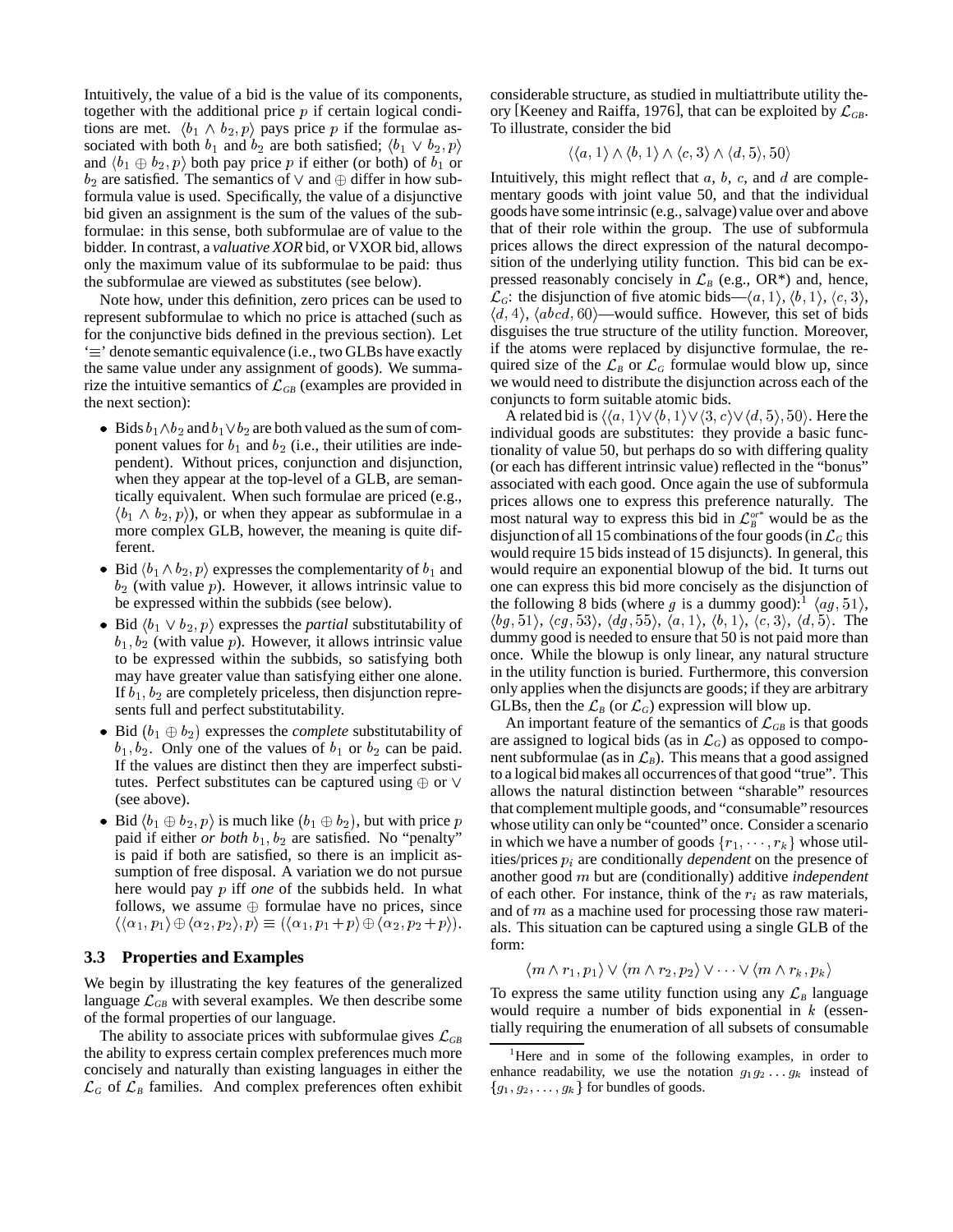goods). For example, with one sharable  $m$  and four consumables  $r_1, r_2, r_3, r_4$  (worth 1, 2, 3, and 4, respectively), we'd need the following bid (in  $\mathcal{L}_B^{or}$  or  $\mathcal{L}_B^{or*}$ ):

$$
\langle mr_1, 1 \rangle \vee \langle mr_2, 2 \rangle \vee \langle mr_3, 3 \rangle \vee \langle mr_4, 4 \rangle \quad \text{dit}
$$
  
 
$$
\vee \langle mr_1r_2, 3 \rangle \vee \langle mr_1r_3, 4 \rangle \vee \langle mr_1r_4, 5 \rangle \vee \langle mr_2r_3, 5 \rangle \quad \text{us}
$$
  
 
$$
\vee \langle mr_2r_4, 6 \rangle \vee \langle mr_3r_4, 7 \rangle \vee \langle mr_1r_2r_3, 6 \rangle \vee \langle mr_1r_2r_4, 7 \rangle \quad \vee \langle mr_1r_3r_4, 8 \rangle \vee \langle mr_2r_3r_4, 9 \rangle \vee \langle mr_1r_2r_3r_4, 10 \rangle \quad \text{me}
$$

Again we see that  $\mathcal{L}_{GB}$  allows the natural and concise expression of certain types of utility functions.

We observe that goods that complement multiple goods in a *nonsharable* fashion can be captured either using  $\oplus$  or by using multiple GLBs. For instance, in the example above, if the machine  $m$  is to be treated as consumable, replacing the disjunction with VXOR:

$$
\langle m\wedge r_1,p_1\rangle\oplus \langle m\wedge r_2,p_2\rangle\oplus\cdots\oplus \langle m\wedge r_k,p_k\rangle
$$

would ensure that the machine was not shared across the  $r_i$  (or at least no *value* was associated with more than one  $r_i$ ). Similarly, we could break up each disjunct into a separate GLB (all belonging to the same bidder): since goods are assigned to only one GLB, this approach too prevents  $m$  from being shared.

Since a bidder can offer multiple GLBs, it is important to note the distinction between the appearance of a good  $g$ in *multiple* bids and its appearance it multiple subformulae within a *single* bid. In the former case,  $q$  is treated as nonsharable, since it can be assigned to only one bid. In the latter case, each occurrence of  $q$  is satisfied by the assignment of  $g$  to that bid, hence  $g$  can be viewed as being shared by each of the component subformulae containing it. This distinction arises precisely because our notion of satisfaction is defined with respect to the assignment of goods to bids rather than bidders. We note that other *purely logical* means for distinguishing sharable and nonsharable resources may be possible, rather than relying on whether a multiple good occurrences lie "above the bid level" or below it. For instance, resourceoriented logics (e.g., linear logic [Girard, 1987]) are designed primarily to deal with the issue of resource consumption and sharing. The connections to this work seem worthy of deeper exploration.<sup>2</sup>

When a bidder offers multiple GLBs, we must enforce substitutability constraints by using dummy goods. This is not necessary when the bid is contained within a single GLB: VXOR can be used to ensure that only a single good from some set of (perfect or imperfect) substitutable goods is valued (assuming free disposal).

It is not hard to show that the connectives in  $\mathcal{L}_{GB}$  are commutative and (in a certain sense) associative.

**Proposition 1** Let  $b_1$ ,  $b_2$ ,  $b_3 \in \mathcal{L}_{GB}$ . Then

(a)  $\langle b_2 \wedge b_1, p \rangle \equiv \langle b_1 \wedge b_2, p \rangle$  (similarly for  $\vee$ ,  $\oplus$ ).

(b)  $\langle (b_1 \wedge b_2) \wedge b_3, p \rangle \equiv \langle b_1 \wedge (b_2 \wedge b_3), p \rangle$ ; note *thatthe inner conjunctions have no price associated with them (similarly for*  $\vee$ ,  $\oplus$ ).

and for priced subformulae if we allow manipulation (e.g., ad-This justifies the informal use of conjunction (etc.) of a set of GLBs, with a price paid for the conjunction. Certain distribution laws can be derived as well for price-free subformulae, dition and subtraction) of prices. We conjecture that several useful normal forms for  $\mathcal{L}_{GB}$  exist.

> While there are preferences for which  $\mathcal{L}_{GB}$  offers much more concise expression than either  $\mathcal{L}_G$  or  $\mathcal{L}_B$ , the converse is not true. Any bid expressed in  $\mathcal{L}_B^{\text{or}}, \mathcal{L}_B^{\text{or}*}, \mathcal{L}_B^{\text{xor}},$  or  $\mathcal{L}_G$  can be expressed equally concisely in  $\mathcal{L}_{GB}$ .  $\mathcal{L}_G$  bids are simply special cases of GLBs. Similarly,  $\mathcal{L}_{GB}$  can represent each disjunct in an  $\mathcal{L}_{B}^{or}$  or  $\mathcal{L}_{B}^{or*}$  bid as a separate GLB for the specified bidder, resulting in a collection of smaller bids whose total size, structure, and meaning is the same. As a corollary to the results of Sandholm and Nisan, that show that  $\mathcal{L}_B^{xor}$  and  $\mathcal{L}_B^{or*}$  are both fully expressive, we have:

> **Proposition 2**  $\mathcal{L}_{GB}$  *can represent any utility function over a set of goods .*

#### **4 Stochastic Search for GLBs**

As we have seen logical languages for bid *expression* have been considered by several authors. However, the logical structure of bids formulated in these languages has not been directly exploited computationally in winner determination. For instance, in the the computational study of  $\mathcal{L}_G$  languages for winner determination undertaken in [Hoos and Boutilier, 2000], compact logical bids were converted into a (large) set of explicit bids and the behavior of winner determination was examined. Despite the conversion, the stochastic local search algorithm, Casanova, proposed in that study proved to work extremely well. In this section, we formulate a stochastic search procedure for the winner determination problem for GLBs that works directly with logical bids, sidestepping the problem of converting a logical bid into a (potentially exponentially) large number of explicit bids. Though we have yet to study its computational properties, we expect this approach to offer a significant advance over existing algorithms.

Given a set  $\hat{B}$  of GLBs, our aim is to find an assignment  $A : G \to B$  of goods to bids that maximizes revenue; that is, whose value  $V(A) = \sum_{b \in B} \Psi(b, A^{-1}(b))$  is maximal. In the spirit of the Casanova algorithm for standard combinatorial auctions, and motivated by the success of stochastic local search (SLS) techniques for a broad range of hard combinatorial problems, we devise anSLS procedure that operates directly on the space  $A$  of assignments and uses the objective function  $V(A)$  to guide the search. In this search space, intuitively, we want to consider two assignments  $A, A' \in \mathcal{A}$ to be neighbors if we can construct A from  $A'$  by shifting certain goods from some bids to others. For example, one could imagine defining the neighborhood relation as follows: a neighbor of  $A$  is reached by moving exactly one good from its assigned bid b in A to a new bid  $b'$ . While this would render each  $A \in \mathcal{A}$  reachable from any other assignment, selecting good moves based on the objective function  $V(A)$  would be difficult, as many single-good moves are unlikely to cause a change in  $V(A)$ , leading to large plateaus in the searchscape. Alternatively, one could follow the CASLS approach [Hoos and Boutilier, 2000], and consider assignments  $A$  and  $A'$  to

<sup>2</sup>We note that existing resource-oriented logics do not seem to able to handle complementarities.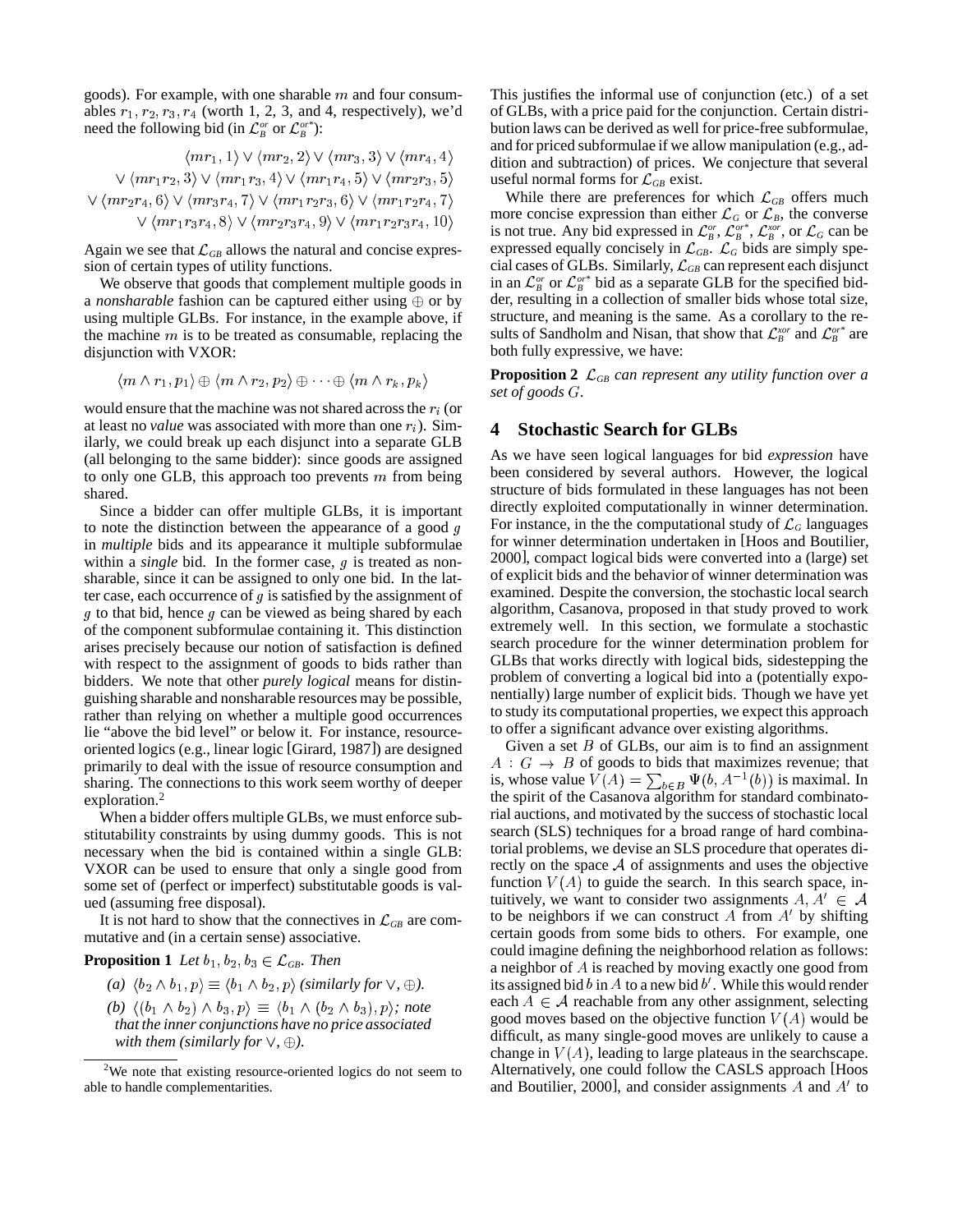be neighbors if  $A'$  can be reached by selecting an unsatisfied bid  $b$  in  $A$  and shifting goods from some other bid to  $b$  so that it becomes (maximally) satisfied. We feel, however, that this approach would not adequately reflect the fact that GLBs have *degrees of satisfaction* (i.e., values). Furthermore, revenue maximizing assignments need not necessarily *maximally* satisfy any bid; thus this neighborhood relation would not necessarily allow one to reach optimal solutions from arbitrary points in search space.

The neighborhood relation we propose can be seen as a compromise between these two extremes; it is based on the observation that the existence of priced subformulae in GLBs provides the means to improve the value of a bid in natural increments by moving goods from bid to bid in *price-improving*  $b$ *undles*. The value of a GLB under an assignment  $A$  is determined precisely by the *priced subformulae* that are satisfied by A. We then define assignment  $A<sup>t</sup>$  to be a neighbor of A, if it can be reached from  $A$  by selecting an unsatisfied priced subformula in some bid  $b$  and by moving just enough goods to that bid to satisfy this subformula.

To complete the definition of an SLS procedure, we need to specify methods for selecting an initial assignment and for choosing a neighboring assignment at each search step. Analogous to the CASLS scheme, we propose to start the search at an empty assignment where all goods are unassigned and all the bids are fully unsatisfied (i.e., their value is zero).

To formally define the method for selecting neighbors, we use the notion of a *logical bid tree*: Each GLB *b* can be represented as a logical bid tree whose subtrees correspond to the priced subformulae of  $b$ ; this tree is simply the parse tree for  $\Phi(b)$  with prices attached to each node. A subformula without a (top-level) price attached is semantically equivalent to the same subformula with price zero; we call such subformulae and the corresponding nodes *priceless*, while all other subformulae (and nodes) are called *priced*. Since each subtree of a logical bid tree is itself a GLB, notions of value under a given assignment and maximal value under any assignment are well-defined for subtrees; the *(maximal) value of a node* is the (maximal) value of the subtree rooted at that node.

Our method for selecting a neighbor of the current assignment in each search step proceeds in two stages: First, choose from some partially unsatisfied bid  $b$  an unsatisfied price node  $n$  whose ancestors do not have maximal value.<sup>3</sup> Then, select a set  $G'$  of goods that, when assigned to bid  $b$ , will satisfy node  $n$ . Together, these two choices determine a neighboring assignment, which is reached by reassigning all goods in  $G'$  to bid  $b$ . More precisely, we restrict this second selection to minimal satisfying sets  $G'$ , (i.e., to sets that contain only goods that are necessary to satisfy  $n$ ). Finding such a minimal set satisfying  $n$  is rather straightforward using the procedure  $Satisfy(n)$ , recursively computed as follows:

(a) Let  $n$  be a leaf node labeled with good  $g$ . Then return  $q$ .

- (b) Let  $n = \Lambda(n_1, n_2, \dots, n_k)$ , and w.l.o.g. assume that  $n_1, \dots, n_j$   $(1 \leq j \leq k)$  are unsatisfied, and  $n_{j+1}, \dots, n_k$  are satisfied. Since *n* is not satis<sup>f</sup> fied, at least one subnode must be unsatisfied. (Satisfaction information is recorded for each node.) Then return  $\bigcup_{i \leq j} Satisfy(n_i)$ , calling the *Satisfy*  $(n_i)$ in random order.
- (c) Let  $n = \sqrt{n_1, n_2, \cdots, n_k}$ . (Note that since n is not satisfied, each subnode must be unsatisfied.) Randomly choose one  $n_i$ ,  $i \leq k$ . Then return  $Satisfy(n_i)$ .
- (d) Let  $n = \bigoplus (n_1, n_2, \dots, n_k)$ . (Note that the satisfaction of such a subformula is defined exactly as in the case of  $\vee$ . Hence, since *n* is not satisfied, each subnode must be unsatisfied.) Randomly choose one  $n_i$ ,  $i \leq k$ . Then return *Satisfy* $(n_i)$ .

To obtain minimal assignments, we update the assignment of goods incrementally as we work recursively through the tree. This way, once a good is assigned in one part of the tree this fact will be reflected in the other parts of the tree. Due to the stochastic choice of subformula to satisfy within ORs and VXORs, and the random order in which subformulae beneath AND nodes are visited,  $Satisfy(n)$  can find any minimal assignment of goods to bid  $b$  that will satisfy node  $n$ .

The schematic stochastic local search algorithm we propose initializes the search at an empty assignment and then iteratively moves from the current assignment to a neighboring assignment by transferring a set of goods between bids as described above. After each such search step, the satisfaction information for all bids (and all subformulae within bids) is updated based on the new assignment. In practice, to deal with premature stagnation, this SLS technique will be extended with standard restart mechanisms such that the search is reinitialized from an empty assignment after a fixed number of steps have been performed since the last initialization (*fixed cutoff restart*) or whenever no improvement in revenue has been achieved for a given number of steps (*soft restart*).

Concrete instantiations of this algorithmic framework are obtained by specifying mechanisms for the various selections in each search step: the choice of a subformula to be satisfied, and the choice of a minimal assignment (as implemented by *Satisfy* $(n)$ , possibly extended by an additional selection from a number of minimal assignments that satisfy  $n$ ). There is a broad range of possibly suitable and effective mechanismsfor these selections; which of many strategies will work best will have to be determined based on empirical analyses. However, it seems clear that the choices should be made in a biased randomized fashion such that alternatives that lead to higher direct increases in  $V(A)$  are selected with higher probability, while any possible alternative can be chosen with some small, lower-bounded probability. The former criterion is based on analogous results for standard combinatorial auctions [Hoos and Boutilier, 2000] and other well-known combinatorial problems such as propositional satisfiability, while the latter is a sufficient condition to ensure that for arbitrarily long runs, the SLS procedure will find an optimal solution with probability approaching one (i.e., it ensures probabilistic approximate completeness, see [Hoos, 1999] for details).

 $3$ To implement the search procedure efficiently, for each bid, we compute the maximum value  $max(n)$  for each node n in the logical bid tree (or for each subformula) prior to commencing the search. This computation is simple and requires just a single bottom-up sweep of each logical bid tree.